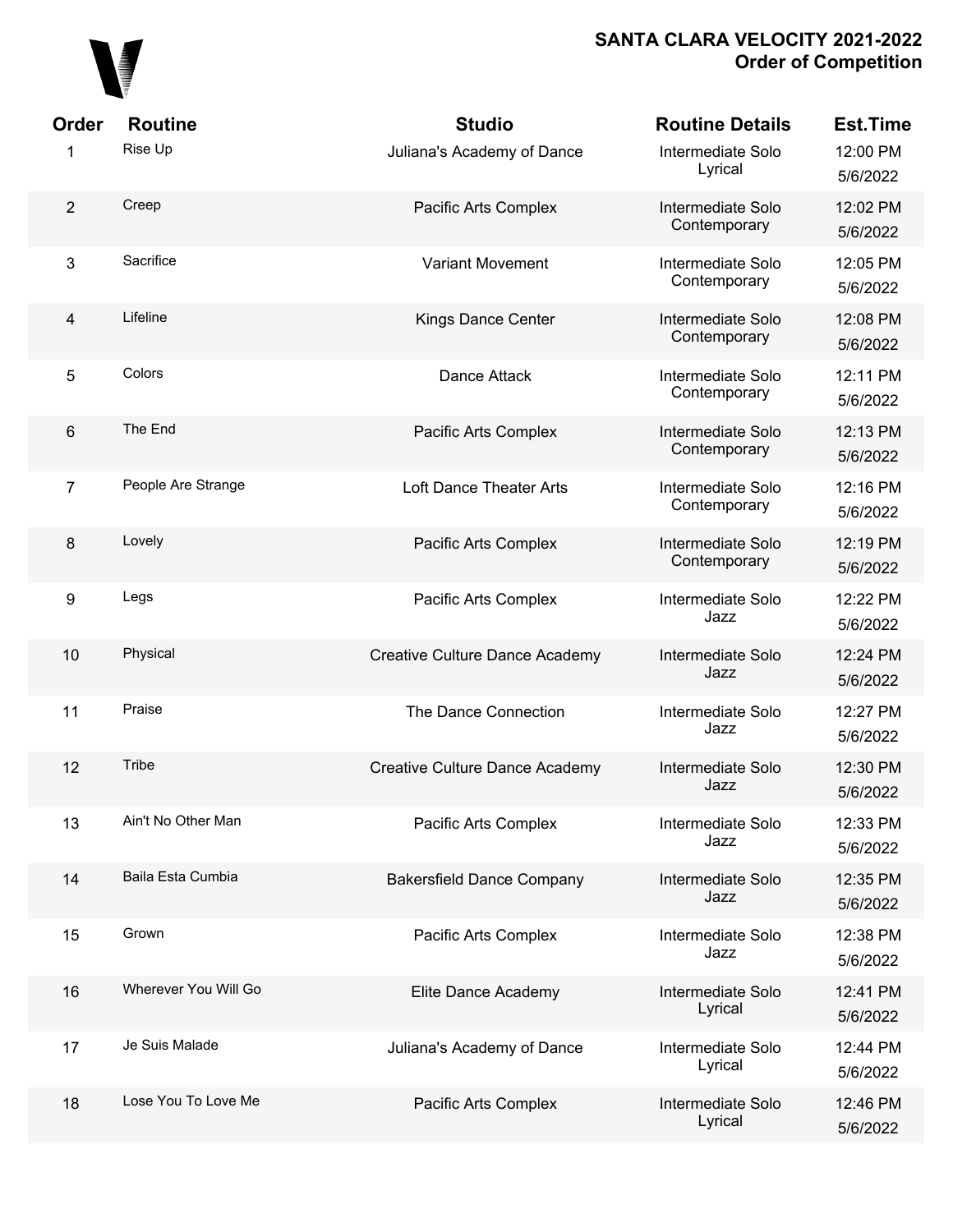

| Order | <b>Routine</b>          | <b>Studio</b>                                         | <b>Routine Details</b>                      | <b>Est.Time</b>      |
|-------|-------------------------|-------------------------------------------------------|---------------------------------------------|----------------------|
| 19    | Gravity                 | Pacific Arts Complex                                  | Intermediate Solo<br>Lyrical                | 12:49 PM<br>5/6/2022 |
| 20    | Speak The Name          | Creative Edge Dance Studio                            | Intermediate Solo<br>Lyrical                | 12:52 PM<br>5/6/2022 |
| 21    | Runaway                 | Pacific Arts Complex                                  | Intermediate Solo<br>Lyrical                | 12:55 PM<br>5/6/2022 |
| 22    | Never Love Again        | Pacific Arts Complex                                  | Intermediate Solo<br>Lyrical                | 12:57 PM<br>5/6/2022 |
| 23    | Rainbow                 | <b>Castro Valley Performing Arts</b>                  | Intermediate Solo<br>Lyrical                | 1:00 PM<br>5/6/2022  |
| 24    | Heal                    | Pacific Arts Complex                                  | Intermediate Solo<br>Lyrical                | 1:03 PM<br>5/6/2022  |
| 25    | Higher                  | Creative Culture Dance Academy                        | Intermediate Solo<br>Tap                    | 1:06 PM<br>5/6/2022  |
| 26    | <b>Common Pleasures</b> | <b>Castro Valley Performing Arts</b>                  | Intermediate Solo<br>Tap                    | 1:08 PM<br>5/6/2022  |
| 27    | <b>Gimme That</b>       | The Dance Connection                                  | Intermediate Solo<br>Hip-Hop                | 1:11 PM<br>5/6/2022  |
| 28    | Whatever Lola Wants     | Pacific Arts Complex                                  | Intermediate Solo<br><b>Musical Theater</b> | 1:14 PM<br>5/6/2022  |
| 29    | Wondering               | Elite Dance Academy                                   | Intermediate Solo<br>Open                   | 1:17 PM<br>5/6/2022  |
| 30    | Dark Matter             | Pacific Arts Complex                                  | Intermediate Solo<br>Open                   | 1:19 PM<br>5/6/2022  |
| 31    | Know the Unknown        | Dance Unlimited                                       | Intermediate Solo<br>Open                   | 1:22 PM<br>5/6/2022  |
| 32    | You Lost Me             | San Diego Dance Collective                            | <b>Teen Solo</b><br>Contemporary            | 1:25 PM<br>5/6/2022  |
| 33    | Inertia                 | Virtues In Motion Dance Studio - VIM<br>Dance Company | Teen Solo<br>Contemporary                   | 1:28 PM<br>5/6/2022  |
| 34    | Dirty Paws              | Kings Dance Center                                    | Teen Solo<br>Contemporary                   | 1:30 PM<br>5/6/2022  |
| 35    | Estoro                  | DanceSpace Performing Arts<br>Academy                 | Teen Solo<br>Contemporary                   | 1:33 PM<br>5/6/2022  |
| 36    | Your Day Will Come      | Creative Culture Dance Academy                        | <b>Teen Solo</b><br>Contemporary            | 1:36 PM<br>5/6/2022  |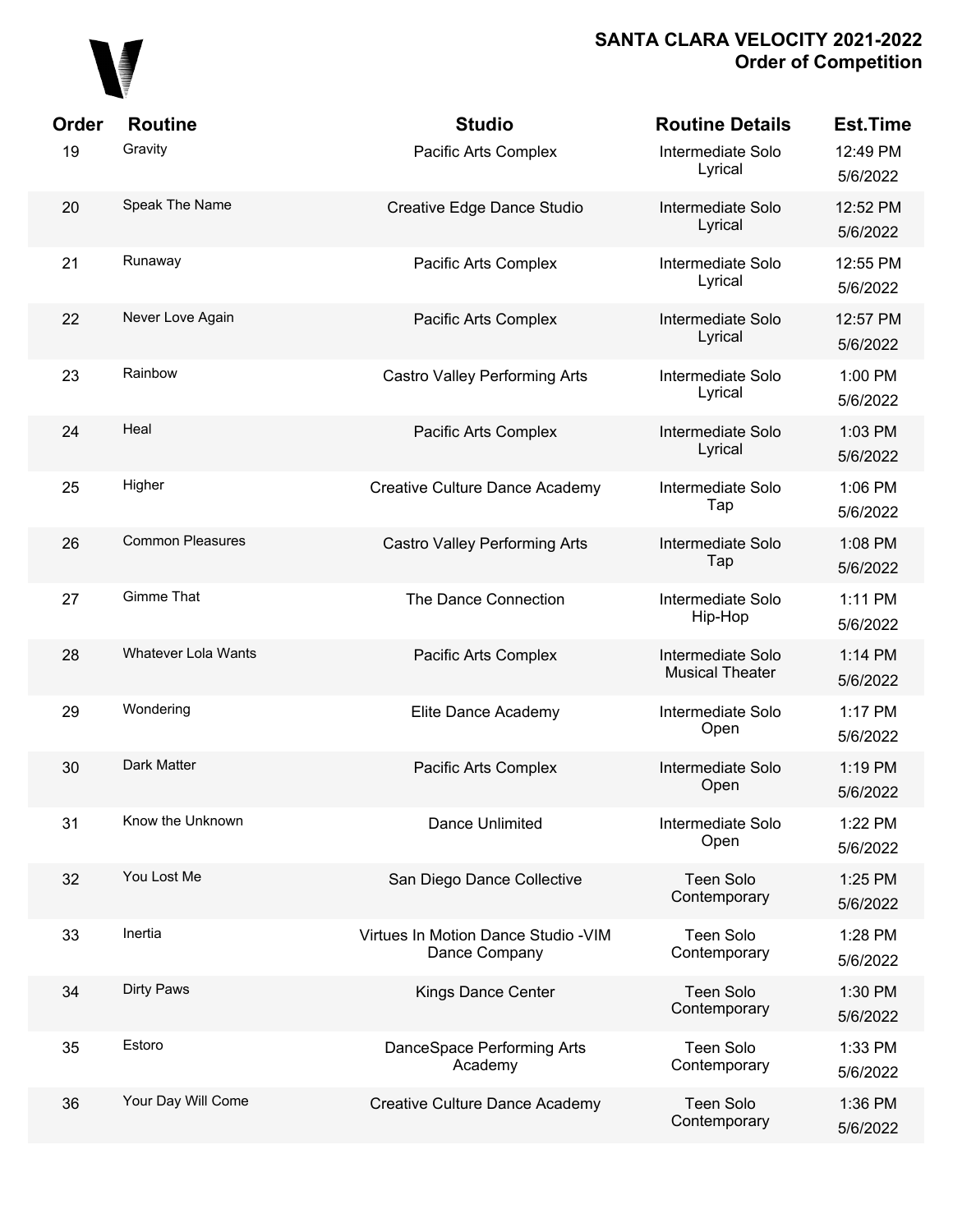

| Order | <b>Routine</b>             | <b>Studio</b>                         | <b>Routine Details</b>           | <b>Est.Time</b>     |
|-------|----------------------------|---------------------------------------|----------------------------------|---------------------|
| 37    | <b>Wide Awake</b>          | Dance Attack                          | <b>Teen Solo</b><br>Contemporary | 1:39 PM<br>5/6/2022 |
| 38    | Dream                      | Fired-Up Dance Academy                | Teen Solo<br>Contemporary        | 1:41 PM<br>5/6/2022 |
| 39    | November                   | Loft Dance Theater Arts               | <b>Teen Solo</b><br>Contemporary | 1:44 PM<br>5/6/2022 |
| 40    | Honestly Me                | Step I Dance & Fitness                | <b>Teen Solo</b><br>Contemporary | 1:47 PM<br>5/6/2022 |
| 41    | ** 5 MINUTE JUDGES BREAK** | <b>VELOCITY DANCE CONVENTION</b>      |                                  | 1:50 PM<br>5/6/2022 |
| 42    | Love Too Big               | Pacific Arts Complex                  | Teen Solo<br>Contemporary        | 1:55 PM<br>5/6/2022 |
| 43    | Rhiannon                   | Loft Dance Theater Arts               | <b>Teen Solo</b><br>Contemporary | 1:57 PM<br>5/6/2022 |
| 44    | Wings                      | Dance Attack                          | Teen Solo<br>Contemporary        | 2:00 PM<br>5/6/2022 |
| 45    | After Rain                 | Fired-Up Dance Academy                | <b>Teen Solo</b><br>Contemporary | 2:03 PM<br>5/6/2022 |
| 46    | Next To You                | Creative Culture Dance Academy        | Teen Solo<br>Contemporary        | 2:06 PM<br>5/6/2022 |
| 47    | Cinnamon Summer            | Loft Dance Theater Arts               | <b>Teen Solo</b><br>Contemporary | 2:08 PM<br>5/6/2022 |
| 48    | Leave You Words            | Pacific Arts Complex                  | Teen Solo<br>Contemporary        | 2:11 PM<br>5/6/2022 |
| 49    | Enough                     | Dance Attack                          | Teen Solo<br>Contemporary        | 2:14 PM<br>5/6/2022 |
| 50    | Rather Go Blind            | San Diego Dance Collective            | <b>Teen Solo</b><br>Contemporary | 2:17 PM<br>5/6/2022 |
| 51    | Raingurl                   | DanceSpace Performing Arts<br>Academy | <b>Teen Solo</b><br>Contemporary | 2:19 PM<br>5/6/2022 |
| 52    | Fall In Me                 | Fired-Up Dance Academy                | <b>Teen Solo</b><br>Contemporary | 2:22 PM<br>5/6/2022 |
| 53    | Is That All There Is       | Loft Dance Theater Arts               | <b>Teen Solo</b><br>Contemporary | 2:25 PM<br>5/6/2022 |
| 54    | By The Wings               | Pacific Arts Complex                  | <b>Teen Solo</b><br>Contemporary | 2:28 PM<br>5/6/2022 |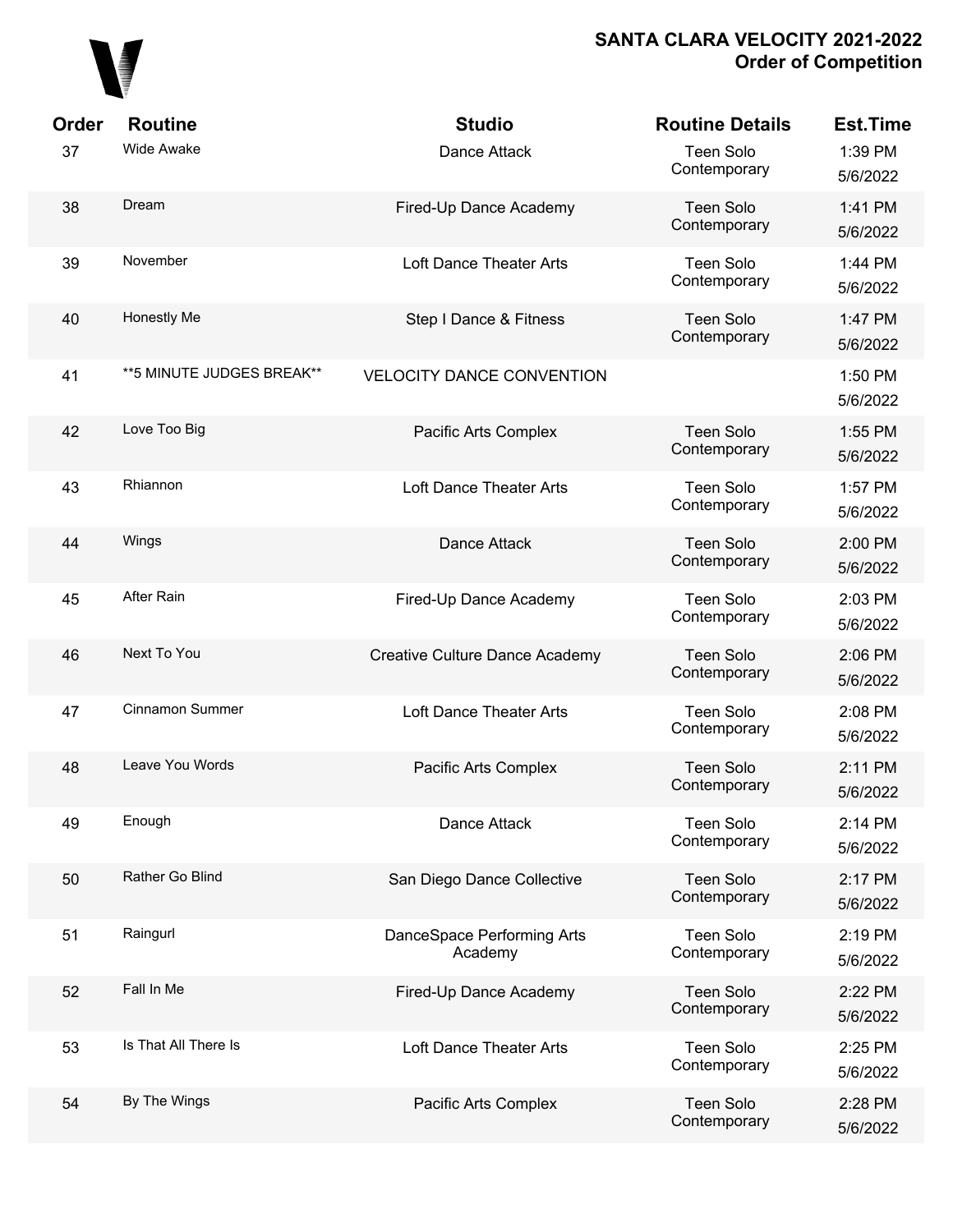

| Order | <b>Routine</b>        | <b>Studio</b>                  | <b>Routine Details</b>           | <b>Est.Time</b>     |
|-------|-----------------------|--------------------------------|----------------------------------|---------------------|
| 55    | Amen                  | Creative Culture Dance Academy | <b>Teen Solo</b><br>Contemporary | 2:30 PM<br>5/6/2022 |
| 56    | On The Edge           | Loft Dance Theater Arts        | <b>Teen Solo</b><br>Contemporary | 2:33 PM<br>5/6/2022 |
| 57    | Lover, Please Stay    | Dance Attack                   | <b>Teen Solo</b><br>Contemporary | 2:36 PM<br>5/6/2022 |
| 58    | Acceptance            | Fired-Up Dance Academy         | <b>Teen Solo</b><br>Contemporary | 2:39 PM<br>5/6/2022 |
| 59    | Survivor              | Pacific Arts Complex           | <b>Teen Solo</b><br>Contemporary | 2:41 PM<br>5/6/2022 |
| 60    | Digging Shelter       | Loft Dance Theater Arts        | <b>Teen Solo</b><br>Contemporary | 2:44 PM<br>5/6/2022 |
| 61    | <b>Thousand Doves</b> | Pacific Arts Complex           | <b>Teen Solo</b><br>Contemporary | 2:47 PM<br>5/6/2022 |
| 62    | Hometown Glory        | Pacific Arts Complex           | <b>Teen Solo</b><br>Contemporary | 2:50 PM<br>5/6/2022 |
| 63    | Shake It              | Melodic Remedy Dance Studio    | <b>Teen Solo</b><br>Contemporary | 2:52 PM<br>5/6/2022 |
| 64    | 90 Days               | Pacific Arts Complex           | <b>Teen Solo</b><br>Contemporary | 2:55 PM<br>5/6/2022 |
| 65    | Get Loud              | Creative Culture Dance Academy | <b>Teen Solo</b><br>Jazz         | 2:58 PM<br>5/6/2022 |
| 66    | Love Is A Crime       | The Platform Dance Studio      | <b>Teen Solo</b><br>Jazz         | 3:01 PM<br>5/6/2022 |
| 67    | Single Ladies         | Elite Dance Academy            | <b>Teen Solo</b><br>Jazz         | 3:03 PM<br>5/6/2022 |
| 68    | Back to Black         | Pacific Arts Complex           | <b>Teen Solo</b><br>Jazz         | 3:06 PM<br>5/6/2022 |
| 69    | Work                  | Creative Culture Dance Academy | <b>Teen Solo</b><br>Jazz         | 3:09 PM<br>5/6/2022 |
| 70    | Water                 | Kings Dance Center             | <b>Teen Solo</b><br>Jazz         | 3:12 PM<br>5/6/2022 |
| 71    | I Did Something Bad   | Dance Vision                   | <b>Teen Solo</b><br>Jazz         | 3:14 PM<br>5/6/2022 |
| 72    | Chain Smoking         | Dance Vision                   | <b>Teen Solo</b><br>Jazz         | 3:17 PM<br>5/6/2022 |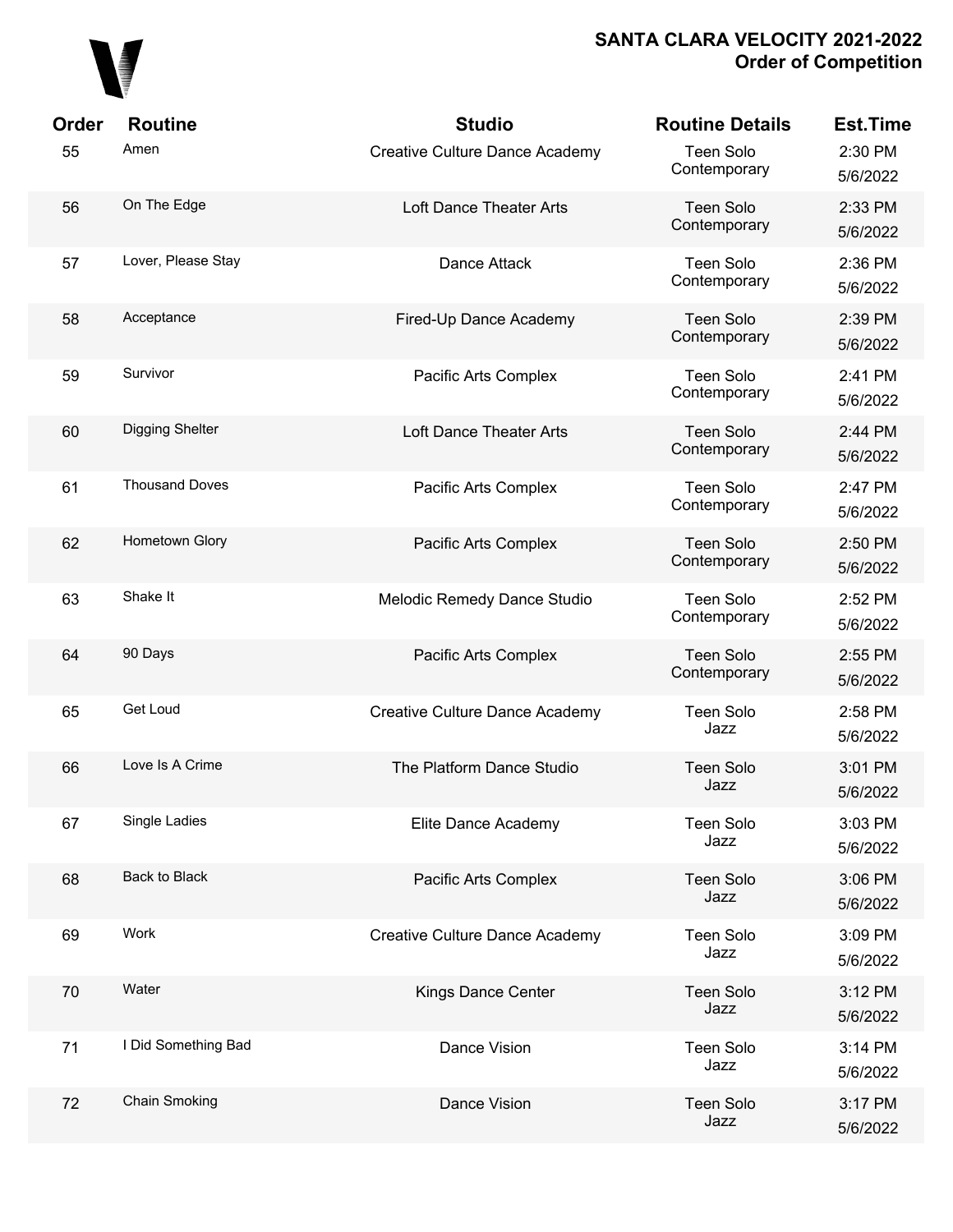

| <b>Order</b> | <b>Routine</b>             | <b>Studio</b>                         | <b>Routine Details</b>      | <b>Est.Time</b>     |
|--------------|----------------------------|---------------------------------------|-----------------------------|---------------------|
| 73           | Don't You Remember         | Creative Edge Dance Studio            | <b>Teen Solo</b><br>Lyrical | 3:20 PM<br>5/6/2022 |
| 74           | How It All Works Out       | <b>RIISE Company</b>                  | <b>Teen Solo</b><br>Lyrical | 3:23 PM<br>5/6/2022 |
| 75           | Quiet Uptown               | Pacific Arts Complex                  | <b>Teen Solo</b><br>Lyrical | 3:25 PM<br>5/6/2022 |
| 76           | I Will Alwyas Love You     | Fired-Up Dance Academy                | <b>Teen Solo</b><br>Lyrical | 3:28 PM<br>5/6/2022 |
| 77           | The Minute                 | Pacific Arts Complex                  | <b>Teen Solo</b><br>Lyrical | 3:31 PM<br>5/6/2022 |
| 78           | Something To Remind You    | Kings Dance Center                    | <b>Teen Solo</b><br>Lyrical | 3:34 PM<br>5/6/2022 |
| 79           | <b>Train Wreck</b>         | <b>Creative Culture Dance Academy</b> | <b>Teen Solo</b><br>Lyrical | 3:36 PM<br>5/6/2022 |
| 80           | <b>Turning Page</b>        | The Platform Dance Studio             | <b>Teen Solo</b><br>Lyrical | 3:39 PM<br>5/6/2022 |
| 81           | ** 5 MINUTE JUDGES BREAK** | <b>VELOCITY DANCE CONVENTION</b>      |                             | 3:42 PM<br>5/6/2022 |
| 82           | I Have Nothing             | Pacific Arts Complex                  | <b>Teen Solo</b><br>Lyrical | 3:47 PM<br>5/6/2022 |
| 83           | Half A Man                 | Kings Dance Center                    | <b>Teen Solo</b><br>Lyrical | 3:49 PM<br>5/6/2022 |
| 84           | Hold On To Me              | Creative Edge Dance Studio            | <b>Teen Solo</b><br>Lyrical | 3:52 PM<br>5/6/2022 |
| 85           | Ev'ry Time We Say Goodbye  | Loft Dance Theater Arts               | <b>Teen Solo</b><br>Lyrical | 3:55 PM<br>5/6/2022 |
| 86           | Someone New                | Dance Attack                          | <b>Teen Solo</b><br>Tap     | 3:58 PM<br>5/6/2022 |
| 87           | Don't Stop                 | Creative Culture Dance Academy        | <b>Teen Solo</b><br>Tap     | 4:00 PM<br>5/6/2022 |
| 88           | <b>Brandy</b>              | Loft Dance Theater Arts               | <b>Teen Solo</b><br>Tap     | 4:03 PM<br>5/6/2022 |
| 89           | Everybody Talks            | Creative Culture Dance Academy        | <b>Teen Solo</b><br>Tap     | 4:06 PM<br>5/6/2022 |
| 90           | Cry Me a River             | Dance Attack                          | <b>Teen Solo</b><br>Tap     | 4:09 PM<br>5/6/2022 |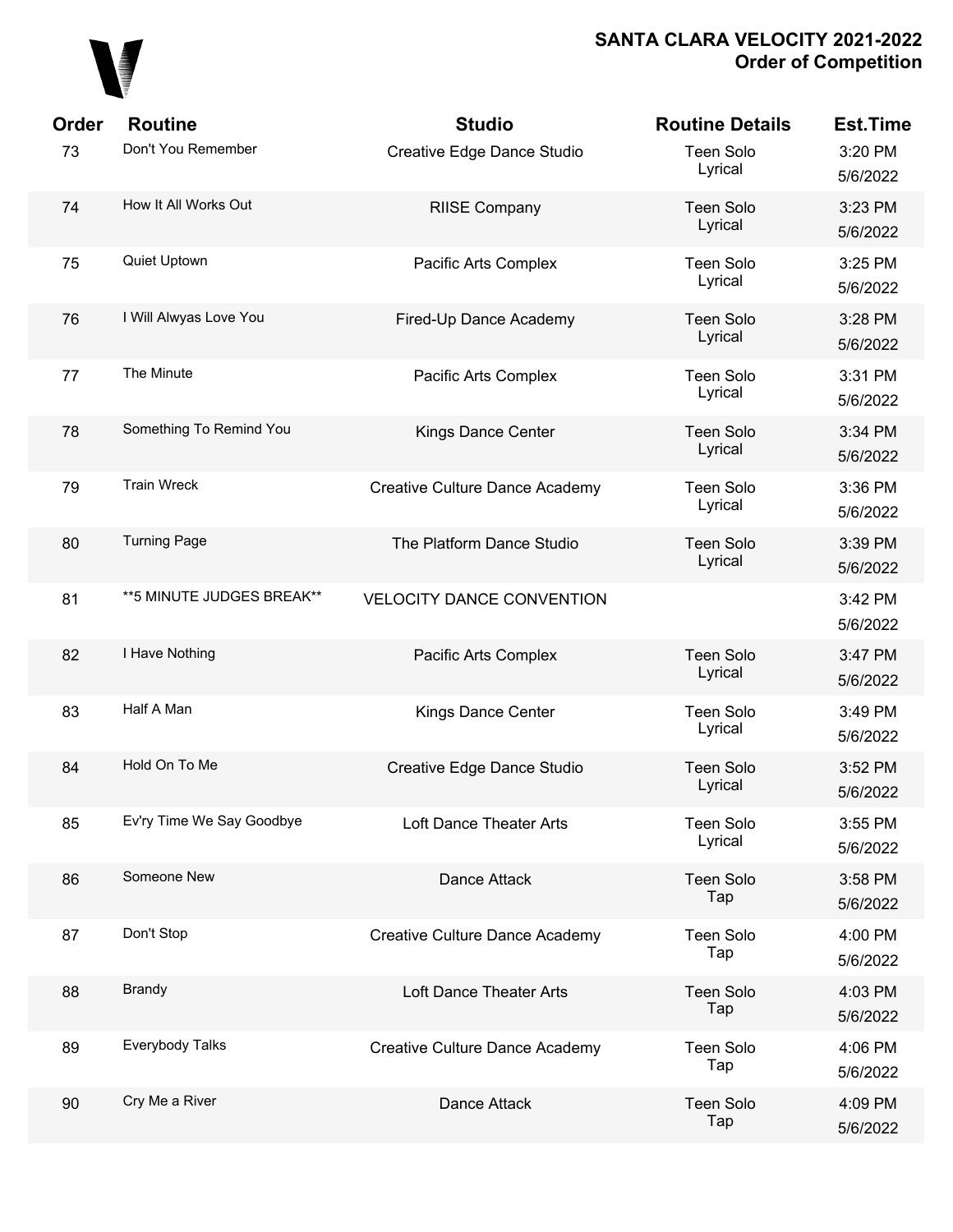

| Order | <b>Routine</b>          | <b>Studio</b>                         | <b>Routine Details</b>      | <b>Est.Time</b>     |
|-------|-------------------------|---------------------------------------|-----------------------------|---------------------|
| 91    | South Of The River      | <b>Creative Culture Dance Academy</b> | Teen Solo<br>Tap            | 4:11 PM<br>5/6/2022 |
| 92    | New Day                 | The Dance Studio 2                    | <b>Teen Solo</b><br>Tap     | 4:14 PM<br>5/6/2022 |
| 93    | Change                  | Fired-Up Dance Academy                | Teen Solo<br>Open           | 4:17 PM<br>5/6/2022 |
| 94    | <b>Internal Destiny</b> | Step I Dance & Fitness                | <b>Teen Solo</b><br>Open    | 4:20 PM<br>5/6/2022 |
| 95    | Lose It                 | Kings Dance Center                    | Teen Solo<br>Open           | 4:22 PM<br>5/6/2022 |
| 96    | <b>Dress</b>            | Pacific Arts Complex                  | <b>Teen Solo</b><br>Open    | 4:25 PM<br>5/6/2022 |
| 97    | How You Like That       | Dance Attack! Sunnyvale               | Teen Solo<br>Hip-Hop        | 4:28 PM<br>5/6/2022 |
| 98    | Icon                    | Loft Dance Theater Arts               | <b>Teen Solo</b><br>Hip-Hop | 4:31 PM<br>5/6/2022 |
| 99    | **AWARDS**              | <b>VELOCITY DANCE CONVENTION</b>      |                             | 4:33 PM<br>5/6/2022 |
| 100   | <b>Blue</b>             | Pacific Arts Complex                  | <b>Teen Line</b><br>Open    | 5:15 PM<br>5/6/2022 |
| 101   | Still Love You          | Step I Dance & Fitness                | Senior Solo<br>Contemporary | 5:20 PM<br>5/6/2022 |
| 102   | The Moments You Had     | The Dance Studio 2                    | Senior Solo<br>Contemporary | 5:22 PM<br>5/6/2022 |
| 103   | No T For Me             | Dance Attack                          | Senior Solo<br>Contemporary | 5:25 PM<br>5/6/2022 |
| 104   | I'd Rather Go Blind     | Loft Dance Theater Arts               | Senior Solo<br>Contemporary | 5:28 PM<br>5/6/2022 |
| 105   | Pawns                   | Pacific Arts Complex                  | Senior Solo<br>Contemporary | 5:31 PM<br>5/6/2022 |
| 106   | <b>Turning Tables</b>   | Pacific Arts Complex                  | Senior Solo<br>Contemporary | 5:33 PM<br>5/6/2022 |
| 107   | Only                    | Creative Edge Dance Studio            | Senior Solo<br>Contemporary | 5:36 PM<br>5/6/2022 |
| 108   | Hollows                 | San Diego Dance Collective            | Senior Solo<br>Contemporary | 5:39 PM<br>5/6/2022 |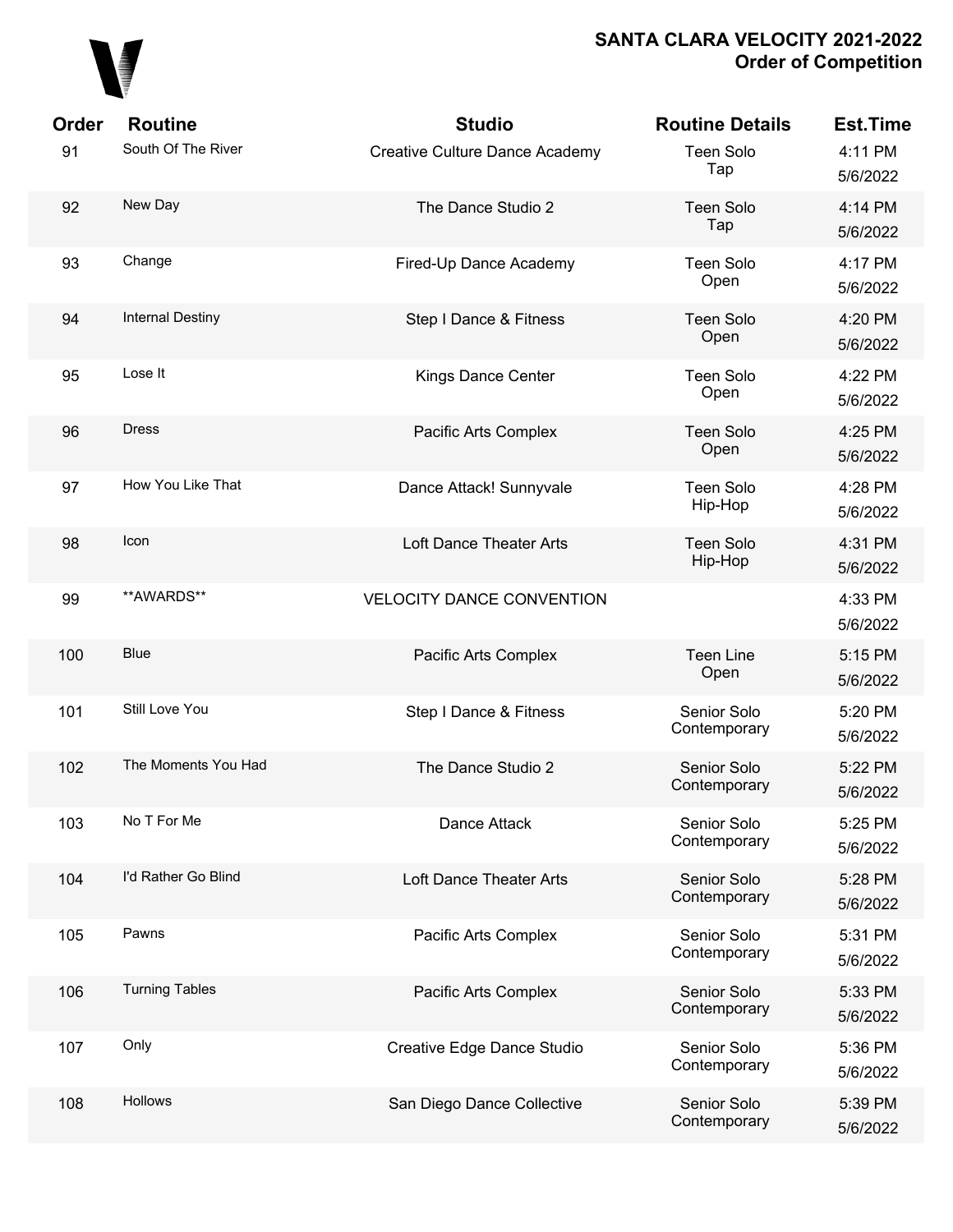

| Order | <b>Routine</b>         | <b>Studio</b>           | <b>Routine Details</b>      | <b>Est.Time</b>     |
|-------|------------------------|-------------------------|-----------------------------|---------------------|
| 109   | Desperado              | Loft Dance Theater Arts | Senior Solo<br>Contemporary | 5:42 PM<br>5/6/2022 |
| 110   | What A Mess            | Pacific Arts Complex    | Senior Small Group<br>Open  | 5:44 PM<br>5/6/2022 |
| 111   | It's Always Been You   | Dance Attack            | Senior Solo<br>Contemporary | 5:47 PM<br>5/6/2022 |
| 112   | <b>Black Magic</b>     | Loft Dance Theater Arts | Senior Solo<br>Contemporary | 5:50 PM<br>5/6/2022 |
| 113   | Here Comes The River   | Loft Dance Theater Arts | Senior Solo<br>Contemporary | 5:53 PM<br>5/6/2022 |
| 114   | Never Hate You         | Dance Attack            | Senior Solo<br>Contemporary | 5:56 PM<br>5/6/2022 |
| 115   | Earned It              | Pacific Arts Complex    | Senior Solo<br>Contemporary | 5:58 PM<br>5/6/2022 |
| 116   | End Of Love            | Pacific Arts Complex    | Senior Solo<br>Contemporary | 6:01 PM<br>5/6/2022 |
| 117   | <b>Big Yellow Taxi</b> | Pacific Arts Complex    | Senior Solo<br>Contemporary | 6:04 PM<br>5/6/2022 |
| 118   | <b>Waking Dream</b>    | Loft Dance Theater Arts | Senior Solo<br>Contemporary | 6:07 PM<br>5/6/2022 |
| 119   | I'll Leave You Words   | Loft Dance Theater Arts | Senior Solo<br>Contemporary | 6:09 PM<br>5/6/2022 |
| 120   | <b>Tiny Dancer</b>     | Loft Dance Theater Arts | Senior Solo<br>Contemporary | 6:12 PM<br>5/6/2022 |
| 121   | Do You                 | Pacific Arts Complex    | Senior Solo<br>Contemporary | 6:15 PM<br>5/6/2022 |
| 122   | <b>Too Many Voices</b> | Fired-Up Dance Academy  | Senior Solo<br>Contemporary | 6:18 PM<br>5/6/2022 |
| 123   | Inward and Onward      | Pacific Arts Complex    | Senior Solo<br>Contemporary | 6:20 PM<br>5/6/2022 |
| 124   | Happier Than Ever      | Dance Attack            | Senior Solo<br>Contemporary | 6:23 PM<br>5/6/2022 |
| 125   | Pass That Dutch        | Pacific Arts Complex    | Teen Large Group<br>Jazz    | 6:26 PM<br>5/6/2022 |
| 126   | <b>Heart Of Glass</b>  | Loft Dance Theater Arts | Teen Large Group<br>Jazz    | 6:29 PM<br>5/6/2022 |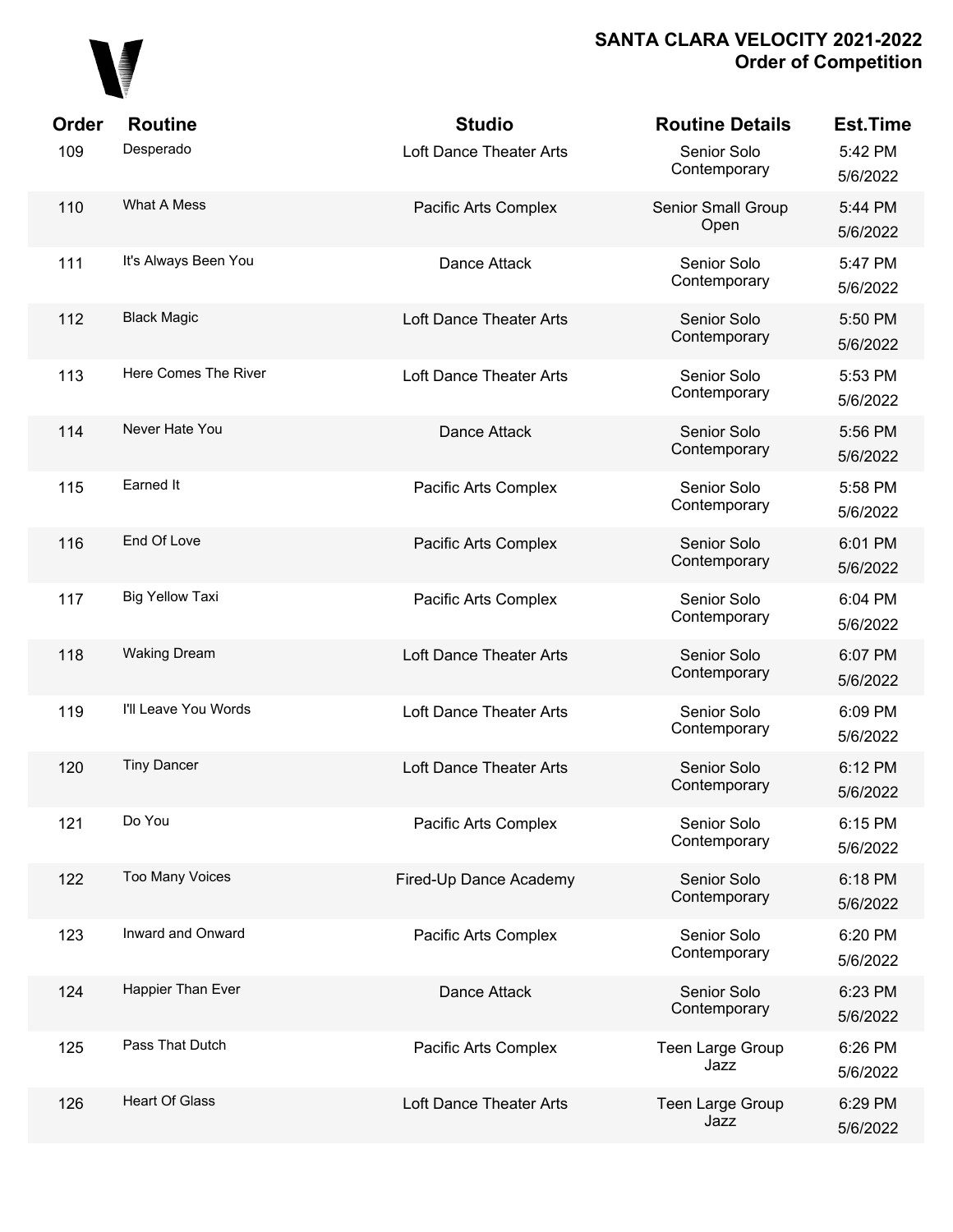

| Order | <b>Routine</b>             | <b>Studio</b>                         | <b>Routine Details</b>             | <b>Est.Time</b>     |
|-------|----------------------------|---------------------------------------|------------------------------------|---------------------|
| 127   | Exhale Inhale              | Loft Dance Theater Arts               | Senior Solo<br>Contemporary        | 6:32 PM<br>5/6/2022 |
| 128   | 5am                        | Kings Dance Center                    | Senior Solo<br>Contemporary        | 6:35 PM<br>5/6/2022 |
| 129   | My Mind                    | San Diego Dance Collective            | Senior Solo<br>Contemporary        | 6:37 PM<br>5/6/2022 |
| 130   | ** 5 MINUTE JUDGES BREAK** | <b>VELOCITY DANCE CONVENTION</b>      |                                    | 6:40 PM<br>5/6/2022 |
| 131   | Good To Me                 | Pacific Arts Complex                  | Senior Solo<br>Lyrical             | 6:45 PM<br>5/6/2022 |
| 132   | Toxic                      | Kings Dance Center                    | Senior Solo<br>Jazz                | 6:47 PM<br>5/6/2022 |
| 133   | Ooo La La                  | Step I Dance & Fitness                | Senior Solo<br>Jazz                | 6:50 PM<br>5/6/2022 |
| 134   | <b>Half Light</b>          | The Platform Dance Studio             | Senior Solo<br>Lyrical             | 6:53 PM<br>5/6/2022 |
| 135   | Sledgehammer               | <b>Westlake Dance Center</b>          | Senior Solo<br>Lyrical             | 6:56 PM<br>5/6/2022 |
| 136   | When We're Older           | Loft Dance Theater Arts               | Senior Small Group<br>Contemporary | 6:58 PM<br>5/6/2022 |
| 137   | Wreck                      | Pacific Arts Complex                  | Senior Large Group<br>Contemporary | 7:01 PM<br>5/6/2022 |
| 138   | My Future                  | Loft Dance Theater Arts               | Senior Solo<br>Lyrical             | 7:04 PM<br>5/6/2022 |
| 139   | <b>Already Gone</b>        | <b>Creative Culture Dance Academy</b> | Senior Solo<br>Lyrical             | 7:07 PM<br>5/6/2022 |
| 140   | Oh Darling                 | Fired-Up Dance Academy                | Senior Solo<br>Lyrical             | 7:10 PM<br>5/6/2022 |
| 141   | Out Of Love                | Pacific Arts Complex                  | Senior Solo<br>Lyrical             | 7:13 PM<br>5/6/2022 |
| 142   | These Walls                | Fired-Up Dance Academy                | Senior Solo<br>Lyrical             | 7:15 PM<br>5/6/2022 |
| 143   | Fall For You               | Creative Culture Dance Academy        | Senior Solo<br>Lyrical             | 7:18 PM<br>5/6/2022 |
| 144   | What A Feeling             | Fired-Up Dance Academy                | Senior Solo<br>Lyrical             | 7:21 PM<br>5/6/2022 |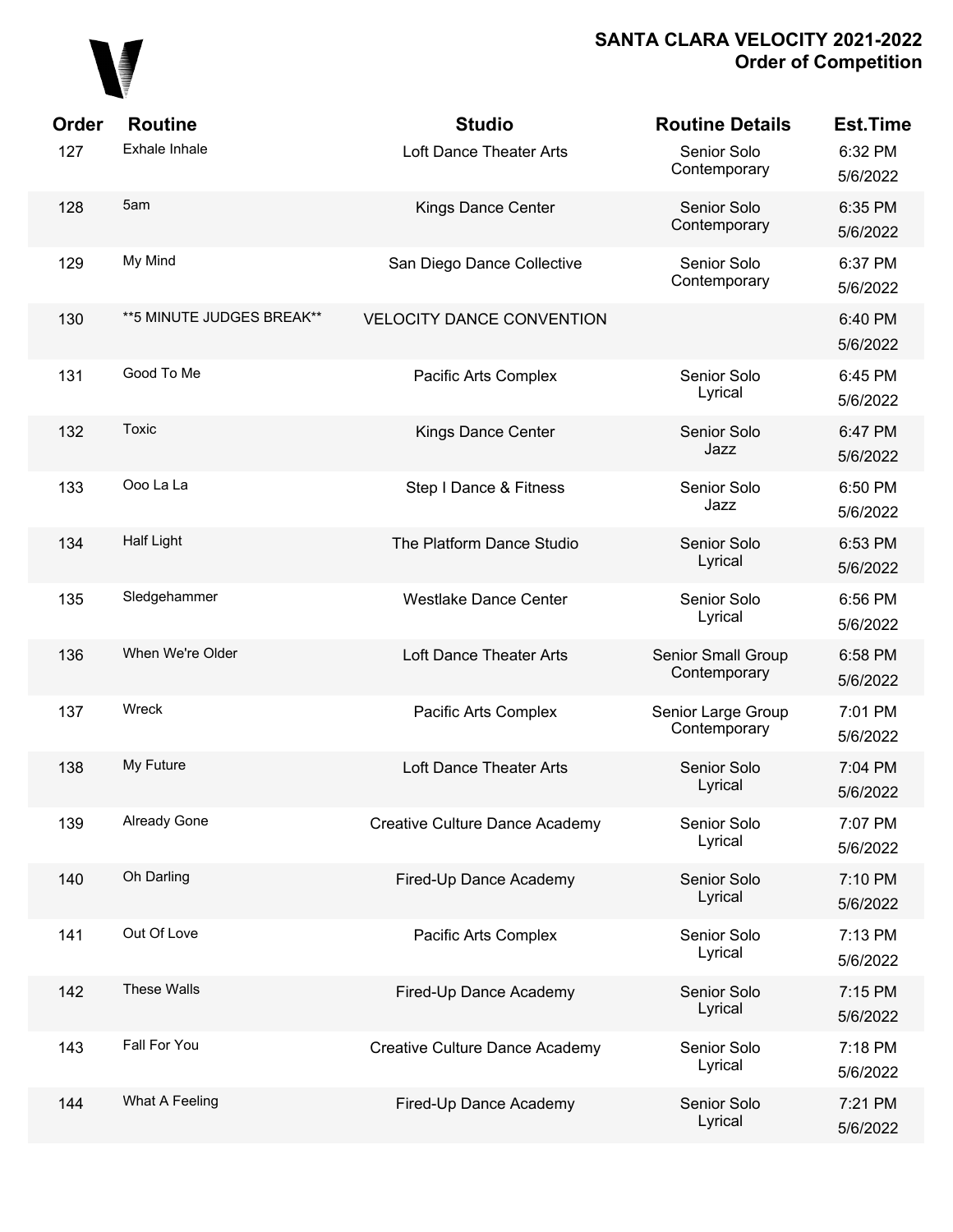

| Order | <b>Routine</b>              | <b>Studio</b>                             | <b>Routine Details</b>                  | <b>Est.Time</b>     |
|-------|-----------------------------|-------------------------------------------|-----------------------------------------|---------------------|
| 145   | Nicki's Itty Bitty Piggies  | Pacific Arts Complex                      | Teen Large Group<br>Hip-Hop             | 7:24 PM<br>5/6/2022 |
| 146   | Curlews                     | Loft Dance Theater Arts                   | Teen Large Group<br>Contemporary        | 7:27 PM<br>5/6/2022 |
| 147   | Got To Get You Into My Life | The Dance Studio 2                        | Senior Solo<br>Tap                      | 7:30 PM<br>5/6/2022 |
| 148   | I Hope                      | Creative Culture Dance Academy            | Senior Solo<br>Tap                      | 7:32 PM<br>5/6/2022 |
| 149   | Malamente                   | Dance Attack                              | Senior Solo<br>Tap                      | 7:35 PM<br>5/6/2022 |
| 150   | Pick Somebody Up            | Westlake School of the Performing<br>Arts | Senior Solo<br>Tap                      | 7:38 PM<br>5/6/2022 |
| 151   | Groove                      | Creative Culture Dance Academy            | Senior Solo<br>Tap                      | 7:41 PM<br>5/6/2022 |
| 152   | Primavera                   | Loft Dance Theater Arts                   | Senior Solo<br>Tap                      | 7:43 PM<br>5/6/2022 |
| 153   | Complex Monster             | Step I Dance & Fitness                    | Senior Solo<br>Open                     | 7:46 PM<br>5/6/2022 |
| 154   | Dance Me To The End         | The Platform Dance Studio                 | Senior Solo<br>Open                     | 7:49 PM<br>5/6/2022 |
| 155   | Danse                       | Pacific Arts Complex                      | <b>Teen Small Group</b><br>Contemporary | 7:52 PM<br>5/6/2022 |
| 156   | All For Love                | Step I Dance & Fitness                    | Senior Solo<br>Open                     | 7:55 PM<br>5/6/2022 |
| 157   | Don't You Worry Now         | Pacific Arts Complex                      | Senior Duo/Trio<br>Contemporary         | 7:57 PM<br>5/6/2022 |
| 158   | ** 5 MINUTE JUDGES BREAK**  | <b>VELOCITY DANCE CONVENTION</b>          |                                         | 8:00 PM<br>5/6/2022 |
| 159   | Ending                      | Fired-Up Dance Academy                    | Senior Duo/Trio<br>Contemporary         | 8:05 PM<br>5/6/2022 |
| 160   | Wrong                       | Loft Dance Theater Arts                   | Senior Duo/Trio<br>Contemporary         | 8:07 PM<br>5/6/2022 |
| 161   | Adventures In My Backyard   | Loft Dance Theater Arts                   | Senior Duo/Trio<br>Contemporary         | 8:10 PM<br>5/6/2022 |
| 162   | All The Light We Cannot See | Pacific Arts Complex                      | Senior Duo/Trio<br>Contemporary         | 8:13 PM<br>5/6/2022 |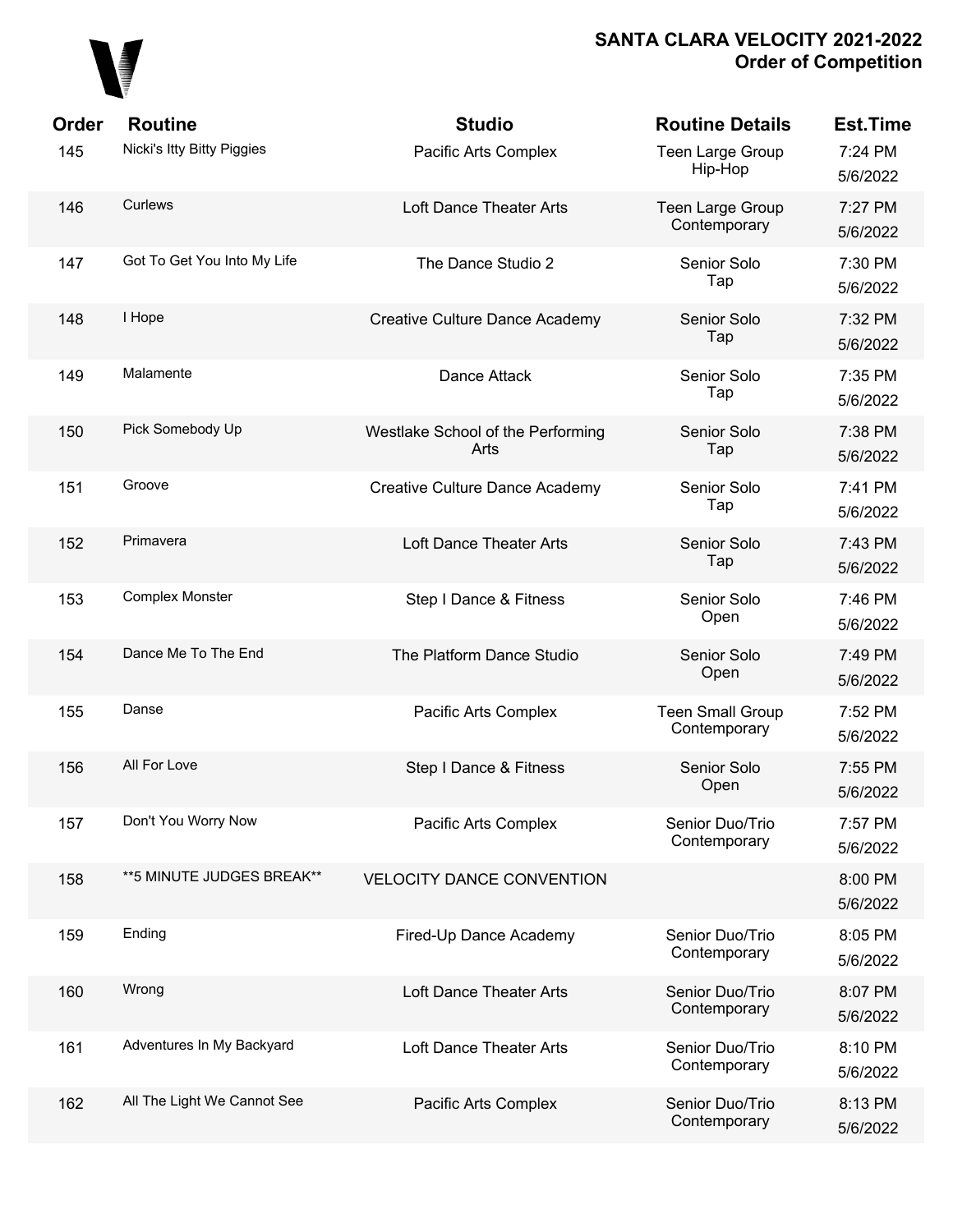

| Order | <b>Routine</b>             | <b>Studio</b>                         | <b>Routine Details</b>                  | <b>Est.Time</b>     |
|-------|----------------------------|---------------------------------------|-----------------------------------------|---------------------|
| 163   | The Adults Are Talking     | Loft Dance Theater Arts               | Senior Duo/Trio<br>Contemporary         | 8:16 PM<br>5/6/2022 |
| 164   | Over Me                    | Dance Attack                          | Senior Duo/Trio<br>Tap                  | 8:18 PM<br>5/6/2022 |
| 165   | Human                      | <b>Kings Dance Center</b>             | Pro-Am Solo<br>Open                     | 8:21 PM<br>5/6/2022 |
| 166   | Another One Bites The Dust | Loft Dance Theater Arts               | Senior Small Group<br>Jazz              | 8:24 PM<br>5/6/2022 |
| 167   | <b>Falling Apart</b>       | Pacific Arts Complex                  | <b>Teen Small Group</b><br>Contemporary | 8:27 PM<br>5/6/2022 |
| 168   | 3rd Of September           | Step I Dance & Fitness                | <b>Teen Small Group</b><br>Contemporary | 8:30 PM<br>5/6/2022 |
| 169   | Que Sera                   | Step I Dance & Fitness                | <b>Teen Small Group</b><br>Contemporary | 8:33 PM<br>5/6/2022 |
| 170   | Hush                       | Kings Dance Center                    | <b>Teen Small Group</b><br>Contemporary | 8:36 PM<br>5/6/2022 |
| 171   | Feel Good                  | Pacific Arts Complex                  | <b>Teen Small Group</b><br>Contemporary | 8:39 PM<br>5/6/2022 |
| 172   | Hunter                     | Pacific Arts Complex                  | <b>Teen Small Group</b><br>Contemporary | 8:42 PM<br>5/6/2022 |
| 173   | Dime                       | <b>Creative Culture Dance Academy</b> | <b>Teen Small Group</b><br>Jazz         | 8:45 PM<br>5/6/2022 |
| 174   | Interval                   | Step I Dance & Fitness                | <b>Teen Small Group</b><br>Contemporary | 8:48 PM<br>5/6/2022 |
| 175   | Cry Me A River             | The Dance Studio 2                    | <b>Teen Small Group</b><br>Contemporary | 8:51 PM<br>5/6/2022 |
| 176   | Freakum Dress              | Pacific Arts Complex                  | <b>Teen Small Group</b><br>Jazz         | 8:54 PM<br>5/6/2022 |
| 177   | Reaching For Cold Hands    | Pacific Arts Complex                  | <b>Teen Small Group</b><br>Lyrical      | 8:57 PM<br>5/6/2022 |
| 178   | Little Love                | Creative Culture Dance Academy        | <b>Teen Small Group</b><br>Lyrical      | 9:00 PM<br>5/6/2022 |
| 179   | September                  | Dance Attack                          | <b>Teen Small Group</b><br>Tap          | 9:03 PM<br>5/6/2022 |
| 180   | Assertive                  | Step I Dance & Fitness                | <b>Teen Small Group</b><br>Open         | 9:06 PM<br>5/6/2022 |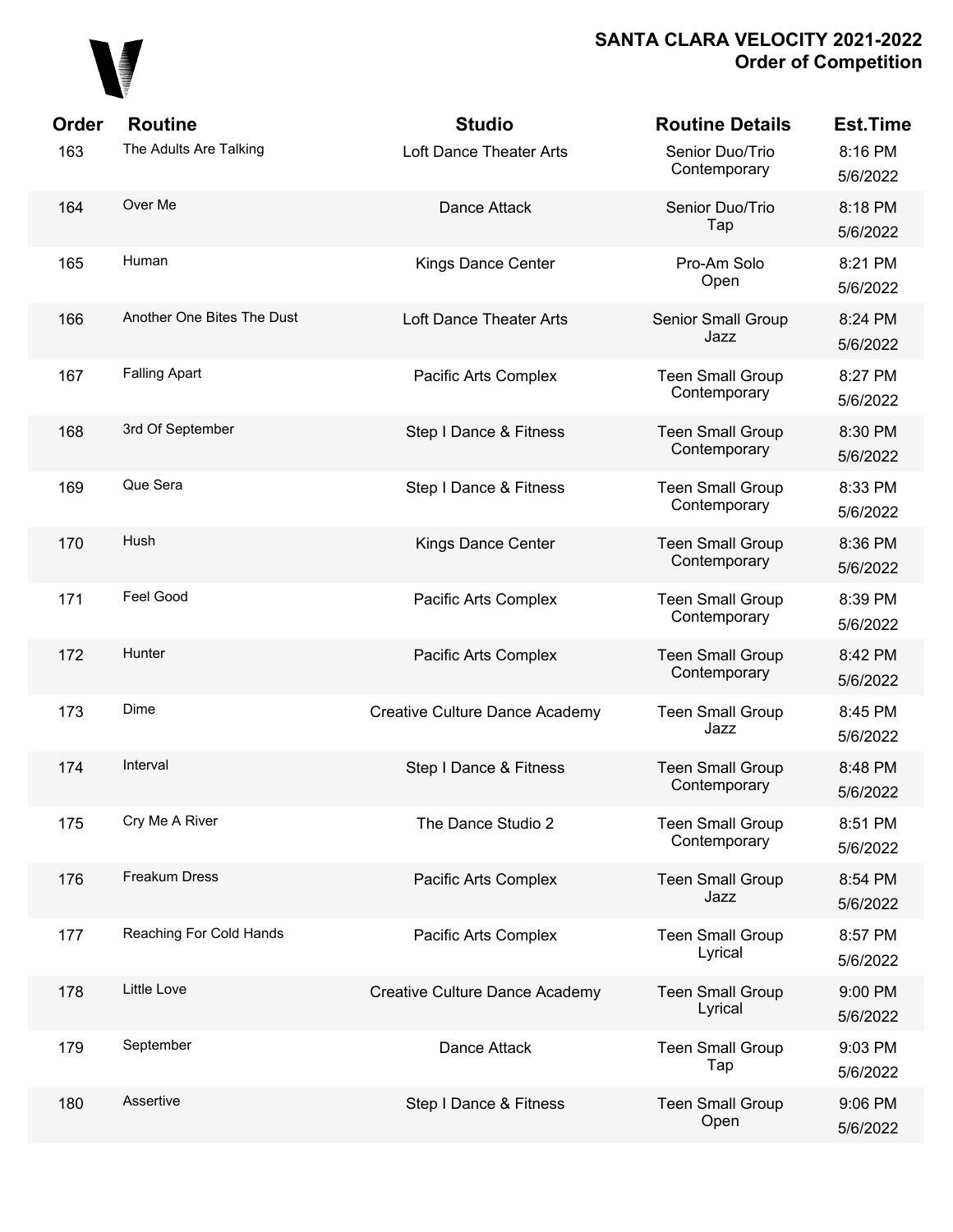

| Order | <b>Routine</b>         | <b>Studio</b>                    | <b>Routine Details</b>              | <b>Est.Time</b>     |
|-------|------------------------|----------------------------------|-------------------------------------|---------------------|
| 181   | Castaways              | San Diego Dance Collective       | <b>Teen Small Group</b><br>Open     | 9:09 PM<br>5/6/2022 |
| 182   | To Point B             | Step I Dance & Fitness           | <b>Teen Small Group</b><br>Open     | 9:12 PM<br>5/6/2022 |
| 183   | Drippin'               | <b>Kings Dance Center</b>        | <b>Teen Small Group</b><br>Hip-Hop  | 9:15 PM<br>5/6/2022 |
| 184   | Dynamite               | Pacific Arts Complex             | <b>Teen Small Group</b><br>Open     | 9:18 PM<br>5/6/2022 |
| 185   | Don't You Want Me      | Pacific Arts Complex             | <b>Teen Small Group</b><br>Lyrical  | 9:21 PM<br>5/6/2022 |
| 186   | **AWARDS**             | <b>VELOCITY DANCE CONVENTION</b> |                                     | 9:30 PM<br>5/6/2022 |
| 187   | Let's Get Loud         | Kings Dance Center               | Mini Solo<br>Jazz                   | 3:00 PM<br>5/7/2022 |
| 188   | <b>Worldwide Party</b> | Creative Edge Dance Studio       | Mini Solo<br>Jazz                   | 3:02 PM<br>5/7/2022 |
| 189   | My Boyfriends Back     | Elite Dance Academy              | Mini Solo<br>Jazz                   | 3:05 PM<br>5/7/2022 |
| 190   | Psycho                 | Dance Vision                     | Mini Solo<br>Jazz                   | 3:08 PM<br>5/7/2022 |
| 191   | Tears Of An Angel      | Elite Dance Academy              | Mini Solo<br>Lyrical                | 3:11 PM<br>5/7/2022 |
| 192   | Life Is a Song         | Loft Dance Theater Arts          | Mini Solo<br>Lyrical                | 3:13 PM<br>5/7/2022 |
| 193   | Smallest Light         | Pacific Arts Complex             | Mini Solo<br>Lyrical                | 3:16 PM<br>5/7/2022 |
| 194   | A New Deal             | <b>HYPE Dance Studio</b>         | Mini Solo<br>Open                   | 3:19 PM<br>5/7/2022 |
| 195   | Wallflower             | Pacific Arts Complex             | Mini Solo<br><b>Musical Theater</b> | 3:22 PM<br>5/7/2022 |
| 196   | Zero To Hero           | Kings Dance Center               | Mini Solo<br><b>Musical Theater</b> | 3:24 PM<br>5/7/2022 |
| 197   | Showoff                | Pacific Arts Complex             | Mini Solo<br><b>Musical Theater</b> | 3:27 PM<br>5/7/2022 |
| 198   | Amayzing Mayzie        | Kings Dance Center               | Mini Solo<br><b>Musical Theater</b> | 3:30 PM<br>5/7/2022 |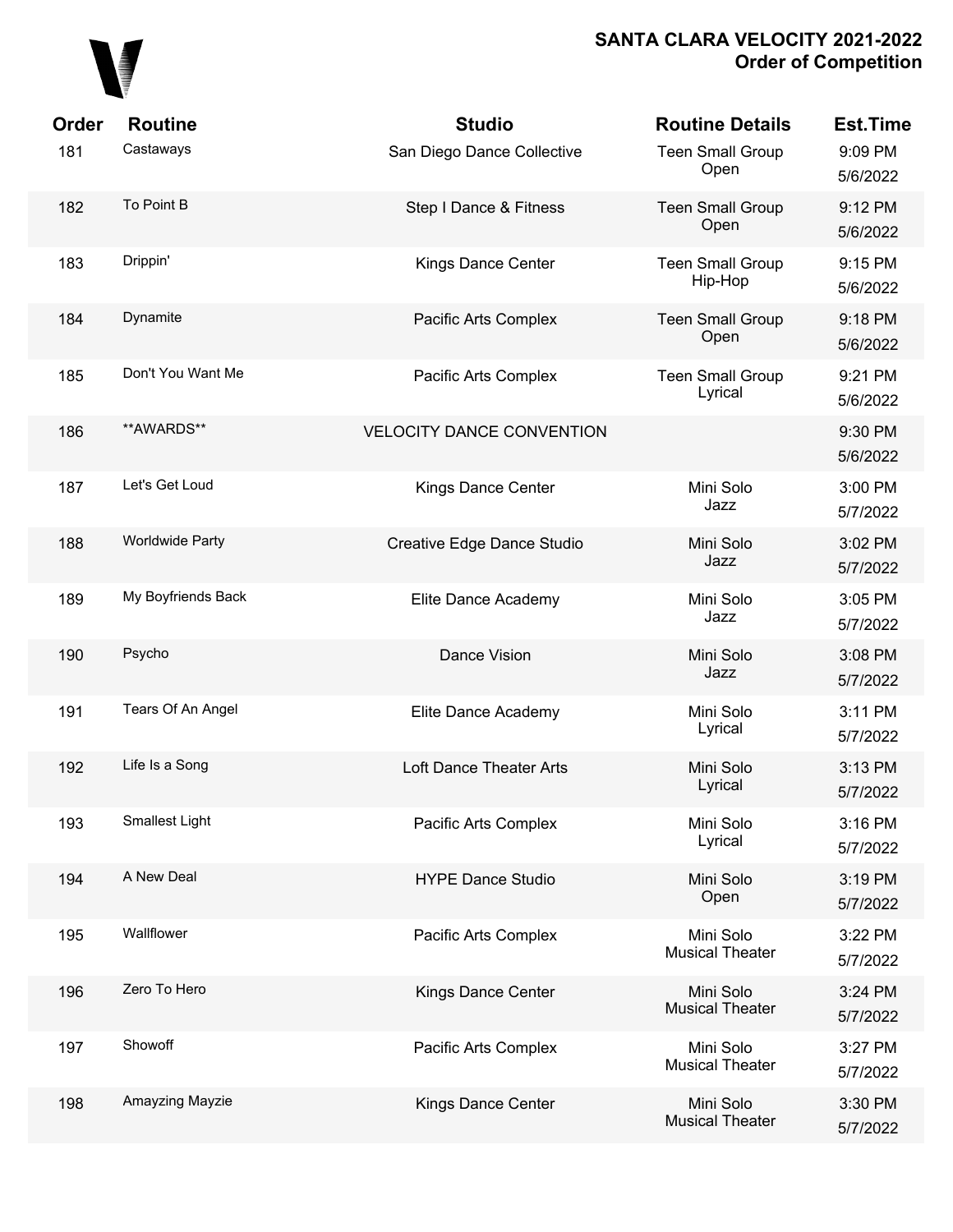

| <b>Order</b><br>199 | <b>Routine</b><br><b>Stupid Cupid</b> | <b>Studio</b><br>Dance Attack         | <b>Routine Details</b><br>Mini Duo/Trio<br>Jazz | <b>Est.Time</b><br>3:33 PM<br>5/7/2022 |
|---------------------|---------------------------------------|---------------------------------------|-------------------------------------------------|----------------------------------------|
| 200                 | <b>Twinkle Twinkle</b>                | Elite Dance Academy                   | Mini Duo/Trio<br>Lyrical                        | 3:35 PM<br>5/7/2022                    |
| 201                 | When She Loved Me                     | Elite Dance Academy                   | Mini Duo/Trio<br>Lyrical                        | 3:38 PM<br>5/7/2022                    |
| 202                 | Grease Lightning                      | Dance Attack                          | Mini Duo/Trio<br>Tap                            | 3:41 PM<br>5/7/2022                    |
| 203                 | Real Wild Child                       | Dance Attack                          | Mini Duo/Trio<br>Tap                            | 3:44 PM<br>5/7/2022                    |
| 204                 | Splish Splash                         | Elite Dance Academy                   | Mini Small Group<br>Jazz                        | 3:46 PM<br>5/7/2022                    |
| 205                 | Meet Me At The Roxy                   | Dance Attack! Sunnyvale               | Mini Small Group<br>Tap                         | 3:49 PM<br>5/7/2022                    |
| 206                 | Bumble Bee Boogie                     | Dance Attack! Sunnyvale               | Mini Small Group<br>Tap                         | 3:52 PM<br>5/7/2022                    |
| 207                 | Hoops                                 | Elite Dance Academy                   | Mini Small Group<br>Hip-Hop                     | 3:55 PM<br>5/7/2022                    |
| 208                 | Flintstones                           | Kings Dance Center                    | Mini Large Group<br>Jazz                        | 3:58 PM<br>5/7/2022                    |
| 209                 | Creep                                 | Kings Dance Center                    | Junior Solo<br>Contemporary                     | 4:01 PM<br>5/7/2022                    |
| 210                 | Dancing With Your Ghost               | Pacific Arts Complex                  | Junior Solo<br>Contemporary                     | 4:04 PM<br>5/7/2022                    |
| 211                 | Rock Star                             | Elite Dance Academy                   | Junior Solo<br>Jazz                             | 4:07 PM<br>5/7/2022                    |
| 212                 | Faith                                 | Creative Culture Dance Academy        | Junior Solo<br>Jazz                             | 4:10 PM<br>5/7/2022                    |
| 213                 | Permission To Dance                   | <b>Creative Culture Dance Academy</b> | Junior Solo<br>Jazz                             | 4:12 PM<br>5/7/2022                    |
| 214                 | <b>Material Girl</b>                  | Pacific Arts Complex                  | Junior Solo<br>Jazz                             | 4:15 PM<br>5/7/2022                    |
| 215                 | Fabulous                              | Kings Dance Center                    | Junior Solo<br>Jazz                             | 4:18 PM<br>5/7/2022                    |
| 216                 | Fabulous                              | Elite Dance Academy                   | Junior Solo<br>Jazz                             | 4:21 PM<br>5/7/2022                    |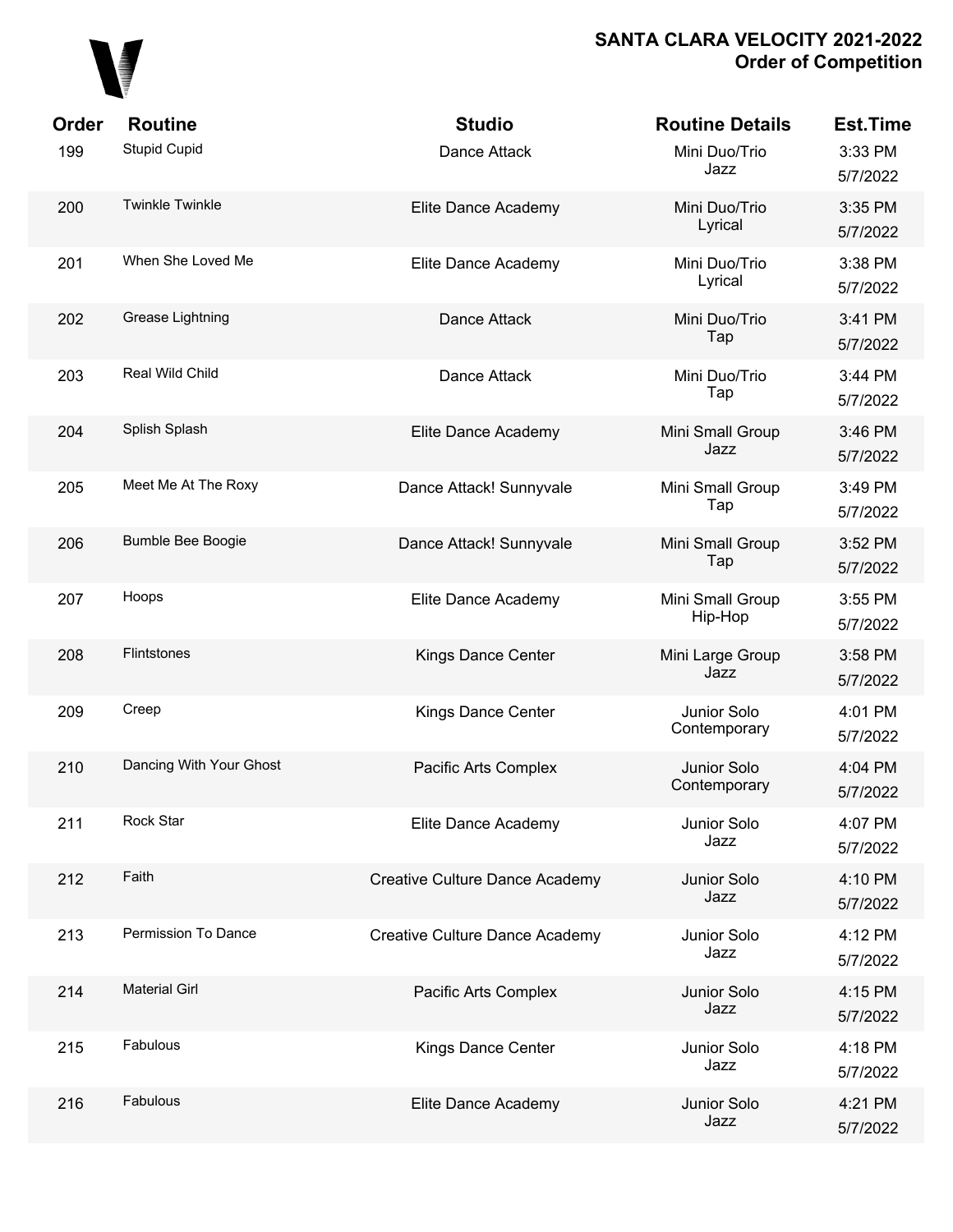

| Order | <b>Routine</b>             | <b>Studio</b>                         | <b>Routine Details</b>                | <b>Est.Time</b>     |
|-------|----------------------------|---------------------------------------|---------------------------------------|---------------------|
| 217   | Just Got Paid              | Pacific Arts Complex                  | Junior Solo<br>Jazz                   | 4:23 PM<br>5/7/2022 |
| 218   | Try A Little Tenderness    | Pacific Arts Complex                  | Junior Solo<br>Lyrical                | 4:26 PM<br>5/7/2022 |
| 219   | ** 5 MINUTE JUDGES BREAK** | <b>VELOCITY DANCE CONVENTION</b>      |                                       | 4:29 PM<br>5/7/2022 |
| 220   | What A Feeling             | Dance Vision                          | Junior Solo<br>Lyrical                | 4:34 PM<br>5/7/2022 |
| 221   | Ashes                      | Kings Dance Center                    | Junior Solo<br>Lyrical                | 4:36 PM<br>5/7/2022 |
| 222   | Runaway                    | Juliana's Academy of Dance            | Junior Solo<br>Lyrical                | 4:39 PM<br>5/7/2022 |
| 223   | Sleep                      | Kings Dance Center                    | Junior Solo<br>Lyrical                | 4:42 PM<br>5/7/2022 |
| 224   | Read All About It          | Pacific Arts Complex                  | Junior Solo<br>Lyrical                | 4:45 PM<br>5/7/2022 |
| 225   | Silver Screen              | Hart Academy of Dance                 | Junior Solo<br>Lyrical                | 4:47 PM<br>5/7/2022 |
| 226   | Tightrope                  | Dance Attack! Sunnyvale               | Junior Duo/Trio<br>Jazz               | 4:50 PM<br>5/7/2022 |
| 227   | Love Myself                | Creative Culture Dance Academy        | Junior Solo<br>Tap                    | 4:53 PM<br>5/7/2022 |
| 228   | Better When I'm Dancin     | The Dance Studio 2                    | Junior Solo<br>Tap                    | 4:56 PM<br>5/7/2022 |
| 229   | Get Dat                    | <b>Creative Culture Dance Academy</b> | Junior Solo<br>Tap                    | 4:58 PM<br>5/7/2022 |
| 230   | Wind It Up                 | Pacific Arts Complex                  | Junior Small Group<br>Jazz            | 5:01 PM<br>5/7/2022 |
| 231   | Throwback Love             | Creative Culture Dance Academy        | Junior Solo<br>Tap                    | 5:04 PM<br>5/7/2022 |
| 232   | Let's Get Ridiculous       | Kings Dance Center                    | Junior Large Group<br>Jazz            | 5:07 PM<br>5/7/2022 |
| 233   | Gotta Be Me                | Dance Attack! Sunnyvale               | Junior Duo/Trio<br>Tap                | 5:10 PM<br>5/7/2022 |
| 234   | Evil Like Me               | Elite Dance Academy                   | Junior Solo<br><b>Musical Theater</b> | 5:13 PM<br>5/7/2022 |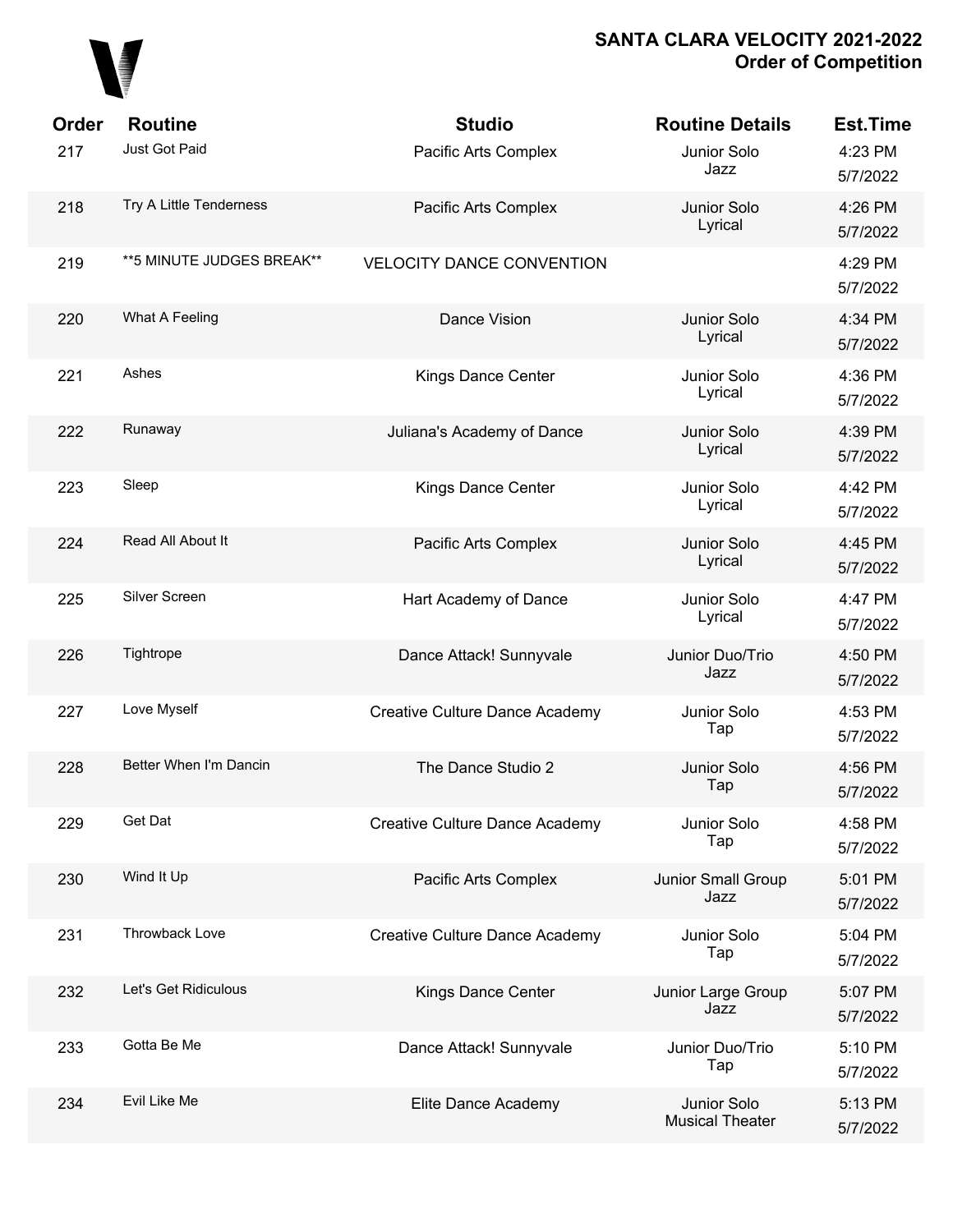

| Order | <b>Routine</b>                | <b>Studio</b>                         | <b>Routine Details</b>                       | <b>Est.Time</b>     |
|-------|-------------------------------|---------------------------------------|----------------------------------------------|---------------------|
| 235   | Let's Be Bad                  | Hart Academy of Dance                 | Junior Solo<br><b>Musical Theater</b>        | 5:15 PM<br>5/7/2022 |
| 236   | Whip My Hair                  | <b>Creative Culture Dance Academy</b> | Junior Solo<br>Hip-Hop                       | 5:18 PM<br>5/7/2022 |
| 237   | Head Above Water              | <b>Creative Culture Dance Academy</b> | Junior Duo/Trio<br>Lyrical                   | 5:21 PM<br>5/7/2022 |
| 238   | You                           | Kings Dance Center                    | Mini Large Group<br>Lyrical                  | 5:24 PM<br>5/7/2022 |
| 239   | Begin Again                   | Pacific Arts Complex                  | Junior Small Group<br>Lyrical                | 5:27 PM<br>5/7/2022 |
| 240   | You Should Be Dancing         | Dance Attack! Sunnyvale               | Junior Small Group<br>Jazz                   | 5:30 PM<br>5/7/2022 |
| 241   | Little Red Wagon              | Elite Dance Academy                   | Mini Large Group<br>Jazz                     | 5:33 PM<br>5/7/2022 |
| 242   | Ain't No Mountain High Enough | Step I Dance & Fitness                | Junior Small Group<br>Jazz                   | 5:36 PM<br>5/7/2022 |
| 243   | Little Children               | Kings Dance Center                    | Junior Small Group<br>Lyrical                | 5:39 PM<br>5/7/2022 |
| 244   | We Gets Up                    | Dance Attack! Sunnyvale               | Junior Small Group<br>Jazz                   | 5:42 PM<br>5/7/2022 |
| 245   | Attention                     | The Dance Studio 2                    | Junior Large Group<br>Jazz                   | 5:45 PM<br>5/7/2022 |
| 246   | I'll Never Go Away            | Elite Dance Academy                   | Junior Small Group<br>Lyrical                | 5:48 PM<br>5/7/2022 |
| 247   | Atm                           | Kings Dance Center                    | Junior Small Group<br>Hip-Hop                | 5:51 PM<br>5/7/2022 |
| 248   | Let's Be Bad                  | Pacific Arts Complex                  | Junior Small Group<br><b>Musical Theater</b> | 5:54 PM<br>5/7/2022 |
| 249   | Disco Inferno                 | Dance Attack! Sunnyvale               | Junior Large Group<br>Jazz                   | 5:57 PM<br>5/7/2022 |
| 250   | 4 Minute Werkout              | The Dance Studio 2                    | Junior Large Group<br>Hip-Hop                | 6:00 PM<br>5/7/2022 |
| 251   | <b>Heart Of Stone</b>         | Kings Dance Center                    | Junior Large Group<br>Lyrical                | 6:03 PM<br>5/7/2022 |
| 252   | **AWARDS**                    | <b>VELOCITY DANCE CONVENTION</b>      |                                              | 6:10 PM<br>5/7/2022 |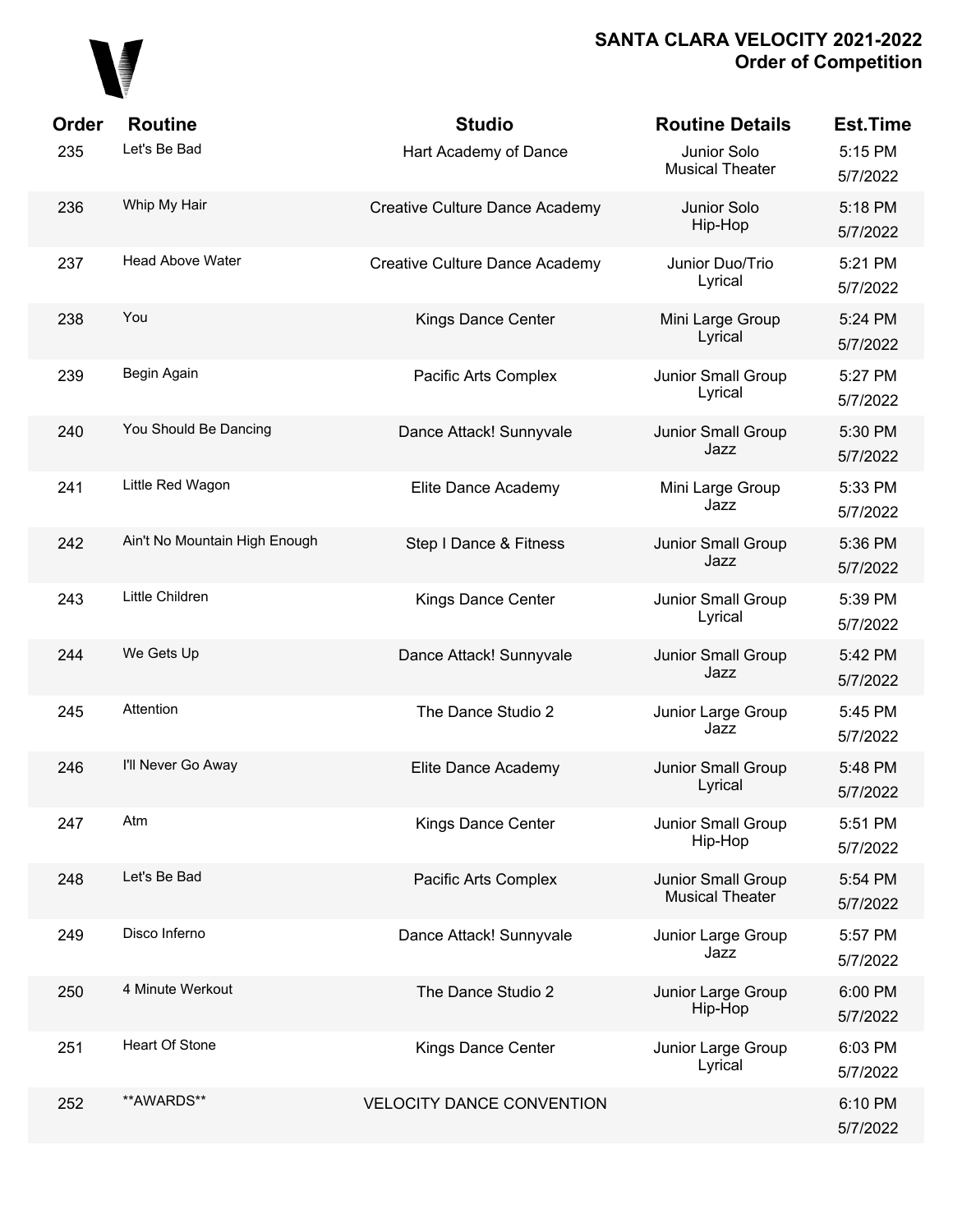

| Order | <b>Routine</b>                 | <b>Studio</b>                         | <b>Routine Details</b>                                | <b>Est.Time</b>     |
|-------|--------------------------------|---------------------------------------|-------------------------------------------------------|---------------------|
| 253   | One Last Time                  | Dance Attack! Sunnyvale               | Intermediate Duo/Trio<br>Tap                          | 6:45 PM<br>5/7/2022 |
| 254   | Rotate                         | The Dance Connection                  | Intermediate Duo/Trio<br>Jazz                         | 6:47 PM<br>5/7/2022 |
| 255   | Here We Come                   | Pacific Arts Complex                  | Intermediate Duo/Trio<br>Jazz                         | 6:50 PM<br>5/7/2022 |
| 256   | <b>Scars To Your Beautiful</b> | Elite Dance Academy                   | Intermediate Duo/Trio<br>Lyrical                      | 6:53 PM<br>5/7/2022 |
| 257   | Can't Do It Alone              | Pacific Arts Complex                  | Intermediate Duo/Trio<br><b>Musical Theater</b>       | 6:56 PM<br>5/7/2022 |
| 258   | Money                          | Dance Attack! Sunnyvale               | Intermediate Duo/Trio<br>Hip-Hop                      | 6:58 PM<br>5/7/2022 |
| 259   | Tin Man                        | Loft Dance Theater Arts               | Teen Duo/Trio<br>Contemporary                         | 7:01 PM<br>5/7/2022 |
| 260   | Floating In Space              | Loft Dance Theater Arts               | Teen Duo/Trio<br>Contemporary                         | 7:04 PM<br>5/7/2022 |
| 261   | Game Of Survival               | <b>Creative Culture Dance Academy</b> | Teen Duo/Trio<br>Contemporary                         | 7:07 PM<br>5/7/2022 |
| 262   | Open Hands                     | Pacific Arts Complex                  | <b>Intermediate Small</b><br>Group<br>$C$ ontomnoroni | 7:09 PM<br>5/7/2022 |
| 263   | Toxic                          | Pacific Arts Complex                  | Teen Duo/Trio<br>Jazz                                 | 7:12 PM<br>5/7/2022 |
| 264   | Into Dust                      | Dance Attack! Sunnyvale               | Intermediate Small<br>Group<br>Contamparary           | 7:15 PM<br>5/7/2022 |
| 265   | Shelter                        | Pacific Arts Complex                  | Intermediate Small<br>Group<br>$C$ ontomnoroni        | 7:18 PM<br>5/7/2022 |
| 266   | Runaway                        | Kings Dance Center                    | Teen Duo/Trio<br>Lyrical                              | 7:21 PM<br>5/7/2022 |
| 267   | Helium                         | San Diego Dance Collective            | Teen Duo/Trio<br>Lyrical                              | 7:24 PM<br>5/7/2022 |
| 268   | Seven Nation Army              | Creative Culture Dance Academy        | Teen Duo/Trio<br>Tap                                  | 7:27 PM<br>5/7/2022 |
| 269   | Another One Bites The Dust     | Pacific Arts Complex                  | <b>Intermediate Small</b><br>Group<br>1077            | 7:29 PM<br>5/7/2022 |
| 270   | Fever                          | Pacific Arts Complex                  | <b>Intermediate Small</b><br>Group<br>$1 - -$         | 7:32 PM<br>5/7/2022 |
|       |                                |                                       |                                                       |                     |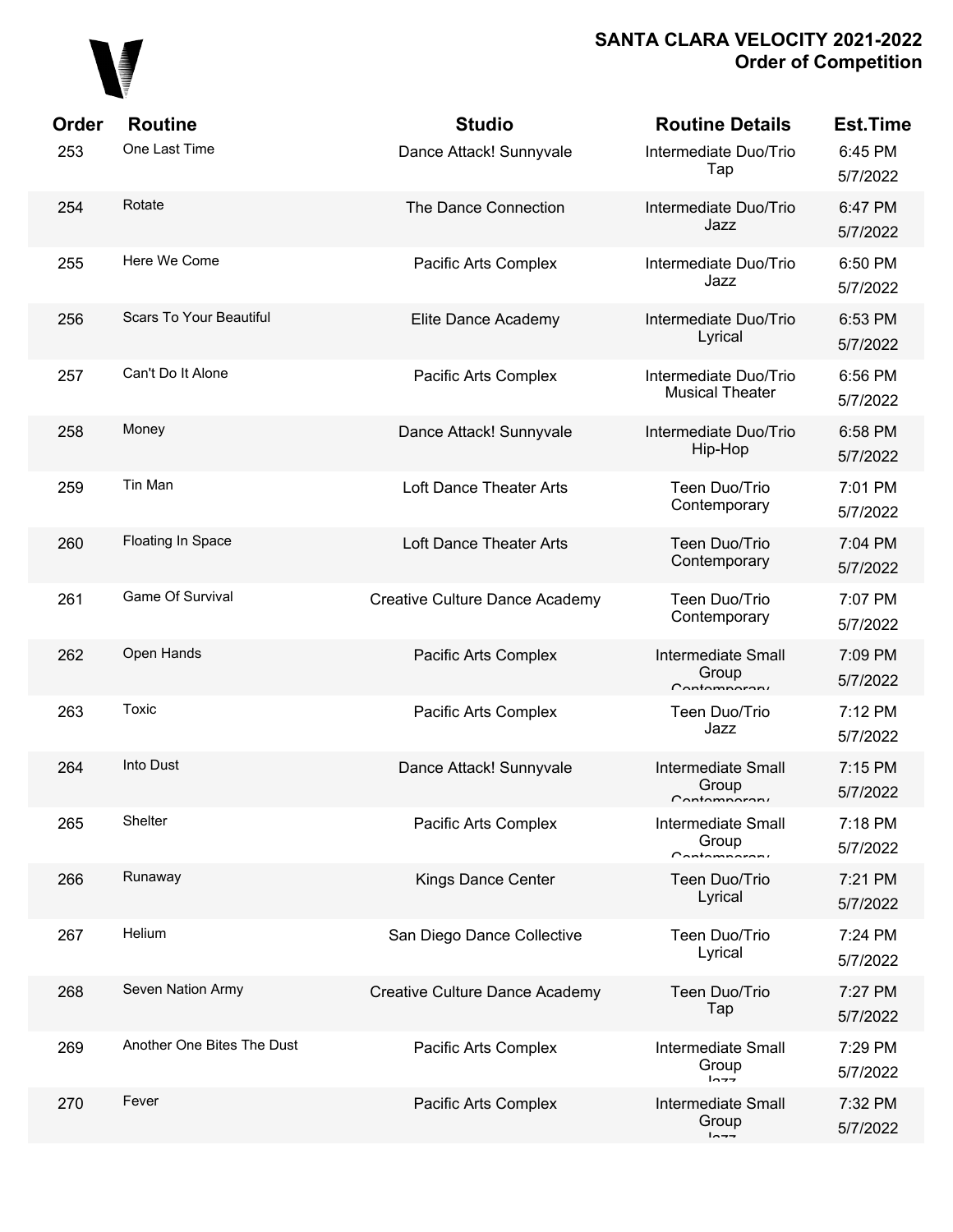

| Order | <b>Routine</b>         | <b>Studio</b>                  | <b>Routine Details</b>                                                    | <b>Est.Time</b>     |
|-------|------------------------|--------------------------------|---------------------------------------------------------------------------|---------------------|
| 271   | So Close               | Dance Attack! Sunnyvale        | <b>Intermediate Small</b><br>Group<br>$ln -$                              | 7:35 PM<br>5/7/2022 |
| 272   | <b>Breaking Dishes</b> | Elite Dance Academy            | <b>Intermediate Small</b><br>Group<br>$1 - -$                             | 7:38 PM<br>5/7/2022 |
| 273   | Don't Speak French     | Pacific Arts Complex           | <b>Intermediate Small</b><br>Group<br>$ln -$                              | 7:41 PM<br>5/7/2022 |
| 274   | Undertow               | Pacific Arts Complex           | <b>Intermediate Small</b><br>Group<br>$l$ <i>urinnl</i>                   | 7:44 PM<br>5/7/2022 |
| 275   | What You Know          | Creative Culture Dance Academy | <b>Intermediate Small</b><br>Group<br>$T_{\cap n}$                        | 7:47 PM<br>5/7/2022 |
| 276   | Bounce                 | Elite Dance Academy            | <b>Intermediate Small</b><br>Group<br>$\overline{u}$ in $\overline{u}$    | 7:50 PM<br>5/7/2022 |
| 277   | Space Ghost            | Kings Dance Center             | <b>Teen Large Group</b><br>Contemporary                                   | 7:53 PM<br>5/7/2022 |
| 278   | Que Calor              | Creative Culture Dance Academy | <b>Teen Large Group</b><br>Jazz                                           | 7:56 PM<br>5/7/2022 |
| 279   | <b>Tilted</b>          | San Diego Dance Collective     | Senior Small Group<br>Contemporary                                        | 7:59 PM<br>5/7/2022 |
| 280   | Focus                  | Dance Attack! Sunnyvale        | <b>Intermediate Small</b><br>Group<br>$\overline{L}$ in $\overline{L}$ an | 8:02 PM<br>5/7/2022 |
| 281   | Revolution             | The Dance Studio 2             | Intermediate Large<br>Group<br>$T_{\rm{on}}$                              | 8:05 PM<br>5/7/2022 |
| 282   | Mama                   | Pacific Arts Complex           | Intermediate Large<br>Group<br>$1 - - -$                                  | 8:08 PM<br>5/7/2022 |
| 283   | Move It                | Kings Dance Center             | <b>Teen Large Group</b><br>Jazz                                           | 8:11 PM<br>5/7/2022 |
| 284   | Can I                  | Creative Culture Dance Academy | <b>Teen Large Group</b><br>Lyrical                                        | 8:14 PM<br>5/7/2022 |
| 285   | Prisoner               | San Diego Dance Collective     | Senior Small Group<br>Jazz                                                | 8:17 PM<br>5/7/2022 |
| 286   | I Am                   | The Dance Studio 2             | <b>Teen Large Group</b><br>Contemporary                                   | 8:20 PM<br>5/7/2022 |
| 287   | <b>Last Moment</b>     | Kings Dance Center             | <b>Teen Large Group</b><br>Lyrical                                        | 8:23 PM<br>5/7/2022 |
| 288   | Good 4 U               | Creative Culture Dance Academy | <b>Teen Large Group</b><br>Tap                                            | 8:26 PM<br>5/7/2022 |